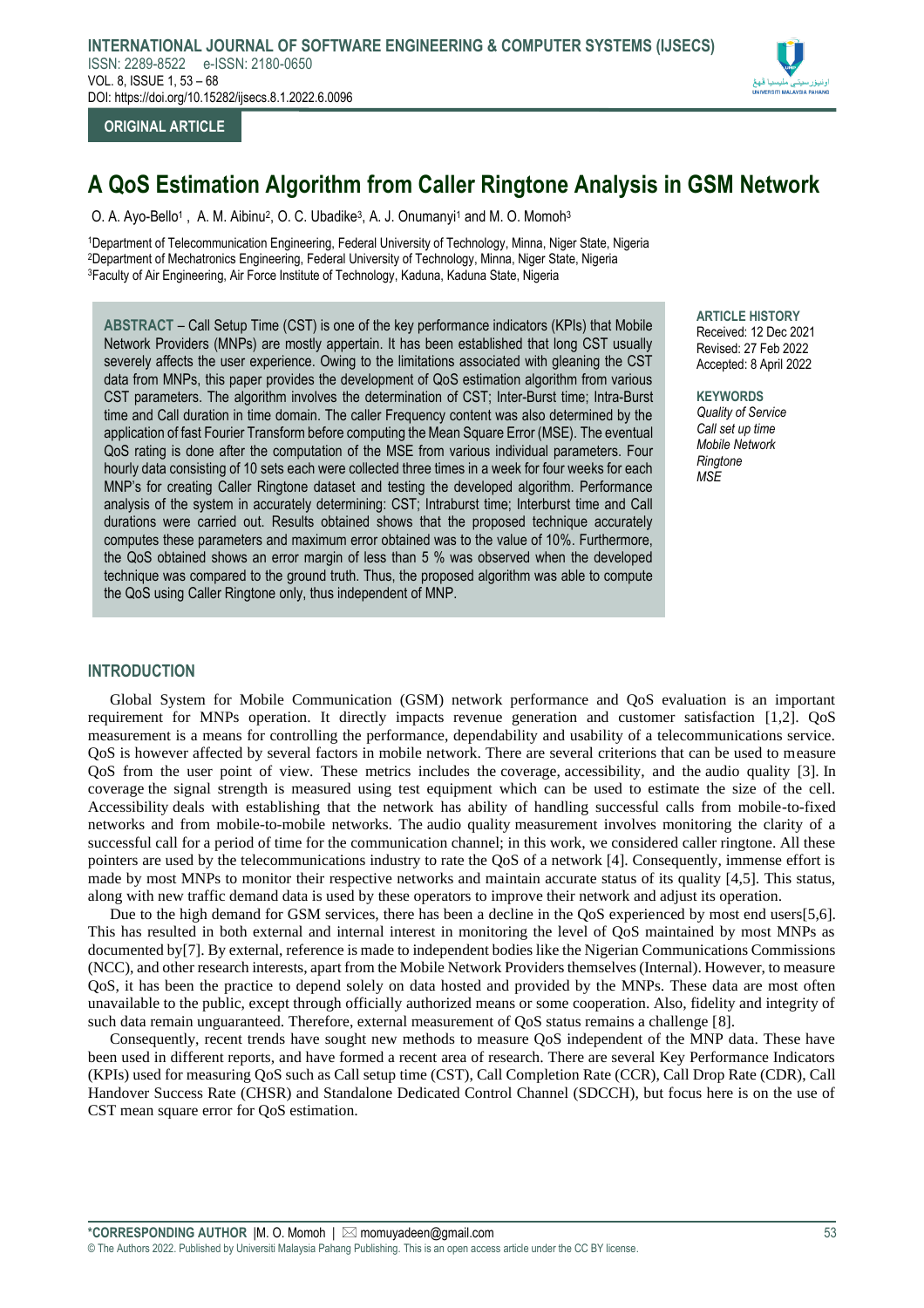# **RELATED WORK**

As demands on mobile communication increases, the ability of MNPs to plan and manage capacity, and to deliver superior service to customers, is being severely challenged. Owing to increasing number of users and several smart devices and applications, MNPs have been experiencing some challenges in the areas of improved coverage, cost, channel capacity and QoS [9-11]. A problem in hardware, transmission, coverage, or interference may result in an increase in the call setup time. A faulty Transceiver or combiner or a wrongly connected RF cable makes seizing of the SDCCH or TCH complex, and thus resulted in call setup time been increased. Call Setup Time (CST) refers to the time for an end-to-end call to be set up by MS through radio network equipment.

It has been established that long CST usually severely affects the user experience. Hence, CST is one of the key performance indicator that MNP's are most concerned about as it provides a measure to regulate and guarantee the QoS requirements[7,12]. Author in [13], described and evaluates real call set up success rate in GSM and also states the possibility of its implementation using the current technologies in GSM and difference between the real and implemented CSSR. The "real" as the Kollár explains means that CSSR is calculated as ratio of the assigned traffic channel (TCHs) to the channel requests. It was concluded that more complex formulation which utilized the Immediate Assignment Success Rate (IASR), TCH Assignment Success Rate and SDCCH Success rate must be used for measuring CSSR. Kollár further stated that this formulation was the best approach despite a higher effort on the processor part of the equipment where the CSSR is to be calculated. It was noted that the formulation did not cover the case when the Direct TCH Assignment feature is enabled.

Author [1], gave insight into the causes of call setup failures in a GSM service test area was studied and the use of RF optimization process to increase call success rate was presented. The adopted methodology is drive testing, post processing and data analysis. The authors conclusion were that most of the network problems are caused by increasing subscribers and the changing environment and also that RF optimization should be carried out frequently in order to improve the network performance with the existing resources [14-15]. CST can be estimated by drive test through the calculation from L3 messages. For GSM network, CST is the period from Requesting a Channel until Alerting, it is usually 7-8 s for Mobile-to-Mobile Calls. The CST measurement can be achieved through traffic measurement and Drive Test (DT). However, based on the need for self-determining measurement, we examine the DT approach, which guarantees independence in the next section[5,16].

#### **Drive test**

The procedure used in Drive Test involves using a car containing mobile radio network air interface measurement equipment that can detect wide range of the physical and virtual parameters of mobile cellular service in a given test region. Coverage, capacity and QoS of a mobile radio network can be evaluated with Drive Testing method. Drive test equipment typically collects information and services running on the network such as voice or data, radio frequency scanner and GPS information to provide location logging[2,17]. Drive tests is aimed at tracing the signalling on the Um interface and on the Aibs interface in different scenarios hence, the signalling process can be analysed comprehensively and the problem can be located easily[9,18-19]. There are diverse types of tools to carry out a DT among which are: JDSU E6474A v15.2, TEMS Investigation, Nemo Outdoor. However, in this work, an algorithm was developed using MATLAB and LabView to estimate QoS from the analysis of caller ringtone in GSM network. The result gotten will then be used in estimating QoS as explain in the next section.

## **METHODOLOGY**

The methodology used in this research is divided into 4 blocks each block set to achieve each objective. A test area was selected; Data were collected every 4 hours i.e., 2am, 6am, 10am, 2pm, 6pm and 10pm three times in a week i.e., Mondays' Wednesdays' and Saturdays' for 4weeks and for each hour 10 data (caller ring tones) was collected. The caller tone dataset was then Pre-processed and analysed using the developed algorithm and bench mark against results obtained from manual determination of the caller tone parameters. A standard caller tune file for Globacom was downloaded from the internet as ground truth caller tune. The file was converted with the format converter to a wav file and was fed into the developed algorithm to extract the call parameters for computation of necessary QoS. These parameters were then use as a standard against our dataset to compute the MSE as well as QoS estimation of MNPs base on the difference between the ground truth (downloaded tone) and our recorded tone for selected tone 1-10. In estimating the Qos of a caller tune, the Euclidean Distance Accuracy Measure has been used. The Euclidean distance measures the closeness between the determined caller tune parameters and the ground truth.

#### **Direct listening**

The ring tones were listened to by few people one after the other to choose the best of each 10 set. The chosen tone was fed into the design to extract the relevant call parameters such as (silent mode time (SMT), InterBurst Time, IntraBurst time, Call Duration, and Number of Burst). Also, some other parameter like mean squared error, Amplitude of the burst, frequency, Signal-to- noise ratio (SNR) etc. were used for further analysis.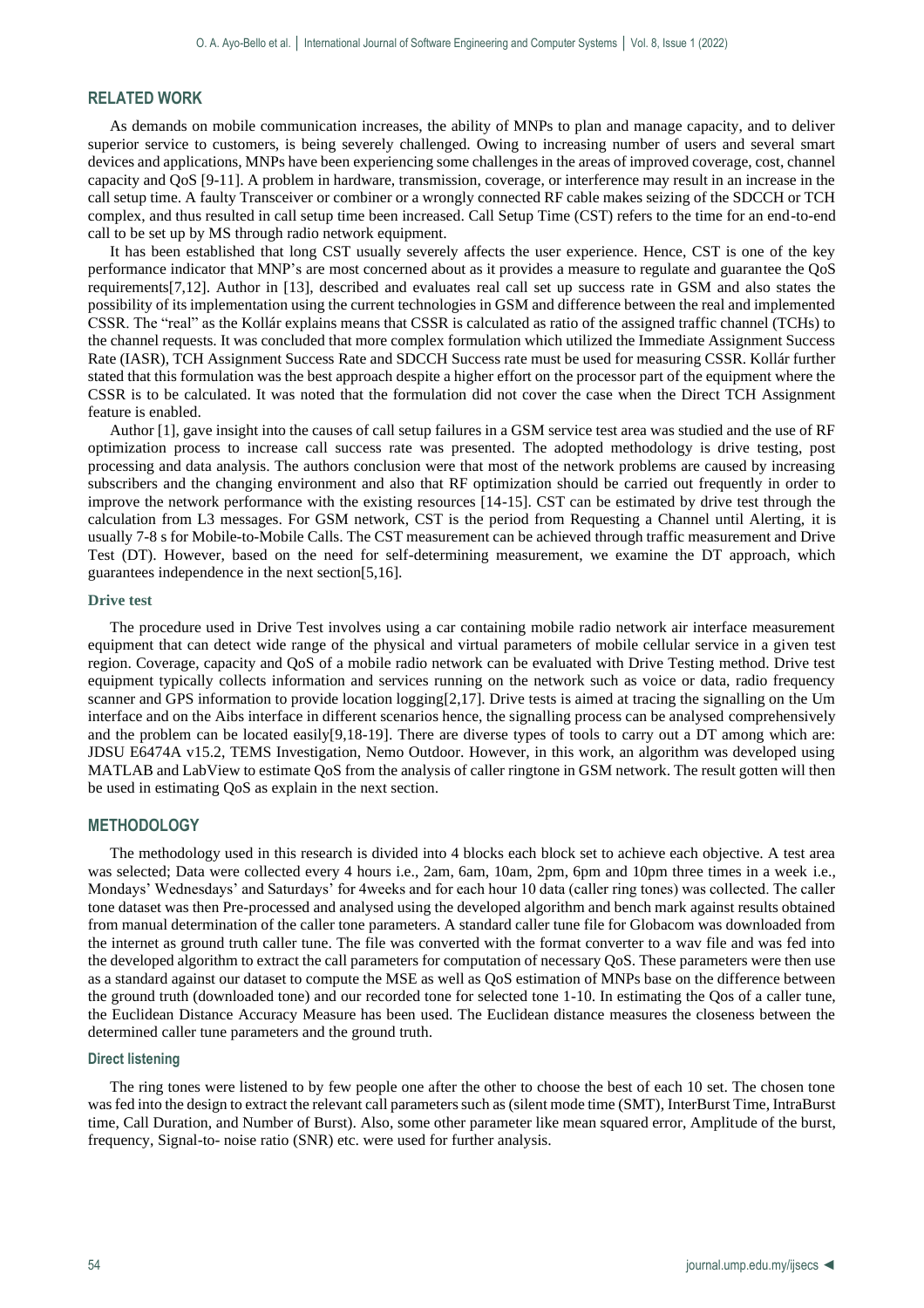#### **Globacom standard**

These MNP has their SMT to be 7 seconds for calls between their customers, it has a standard pattern and sound which completely differs from other network hence the ring tone that best suit this standard was choose from the set. The chosen tone was then used as an Observe Value (y) in QoS estimation.

#### **Test area**

Since the aim of the research was to assess the QoS provided by mobile operators as perceived by the user, areas where these services are mostly used were selected, i.e., Suburban Districts of Abuja; these districts are not within the Federal Capital City (FCC) but because of their proximity to the FCC, they have attracted some development and many people who work in the FCC live in these suburban districts. For the purpose of this research Lugbe district is chosen. Lugbe; under Abuja Municipal Area Council (AMAC) is one of the fast-growing suburban settlements in Abuja. It is largely residential and densely populated. Lugbe is divided into five districts namely Lugbe south, Lugbe north, Lugbe central, Lugbe west and Lugbe east. Lugbe has been brought into lime light because of its proximity to the city centre and to the Abuja airport. This made significant development to be attracted to the area.

Heavy traffic is experienced in the early hours of the morning between 6.00am to 10.00am and 4.00pm to 8.30pm on the lanes from Lugbe to city centre and city centre to Lugbe respectively. Journey to or from Lugbe to city centre could take well over one hour during these periods

#### **Proposed QoS estimator algorithm to estimate QoS from caller ringtone in GSM network**

QoS estimator from caller ring tone in GSM network is being proposed as part of ongoing research using a citizen sensing approach. This section only focuses on the discussion of the proposed algorithm for QoS estimation which consists of four distinct stages as shown in Figure 1.

| Caller<br>Ring Tone<br><b>Acqusition</b> | CST<br>Analyzer | <b>Sound</b><br><b>Ouality</b><br>Analyzer | OoS<br>Estimator |
|------------------------------------------|-----------------|--------------------------------------------|------------------|
| <b>System</b>                            |                 |                                            |                  |

**Figure 1:** Block diagram of research methodology

This technique is based on the analysis of GSM ringing pattern, call time and the sound quality of the ringing tone. The data collected were converted using the format converter from 3gp format to wav format and fed into CST analyser algorithm. CST analyser then extracts all the relevant call parameters which were used in the analysis of the sound quality and QoS estimation. The call parameters extracted includes SMT also known as CST, Intra-Burst Time, Inter-Burst Time, Number of Burst and Ringing Duration as shown in Figure 2.



**Figure 2:** Typical GSM ring pattern

The technique also allows the caller ring tone parameters to be analysed and their mean square error (MSE) was used with respect to SMT to estimate the QoS of the MNPs under observation. Figure 3 shows the flow chart for the caller ringing tone acquisition.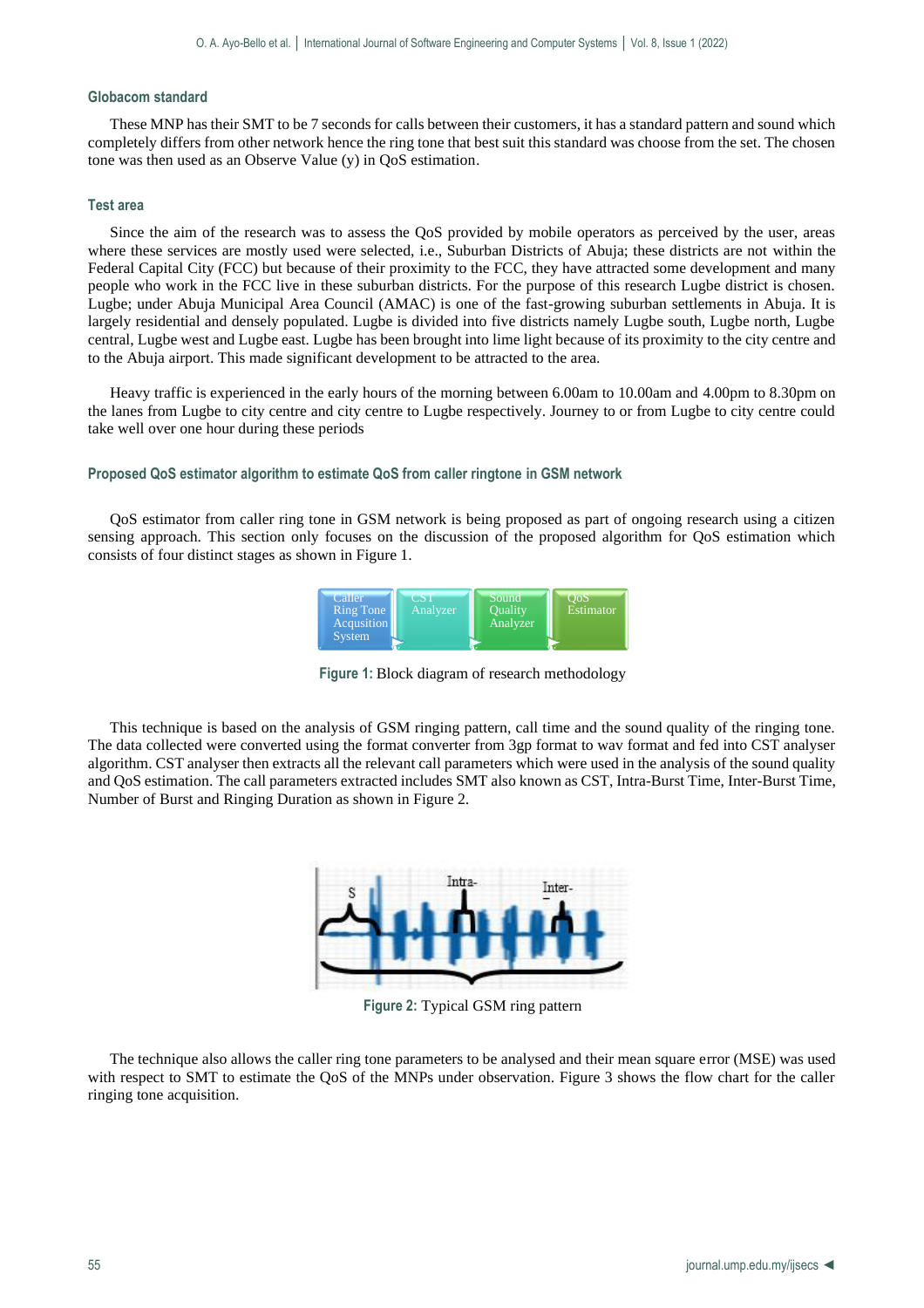

**Figure 3:** Caller Ring Tone acquisition flow chart

From the CST Analyzer shown in Figure 4, Silent Mode Time (SMT) can be computed mathematically by finding the difference in the start time of the counter from its end time.

$$
SMT = t_{end} - t_{start} \tag{1}
$$

Where  $t_{end}$  is the silence period end time and  $t_{start}$  denotes the start time of the silence period. Also, Intra Burst Time (IntraBT) can be estimated by finding the difference in the time the first peak is detected from the time the end of a burst is detected.

$$
IntraBT = t_2 - t_d \tag{2}
$$

Where  $t_d$  and  $t_2$  is the start and end of burst respectively.

Value for Inter Burst Time (InterBT) can be gotten from subtracting the end time of the detection first burst from the time the next burst started.

$$
InterBT = t_2 - t_{start}
$$
 (3)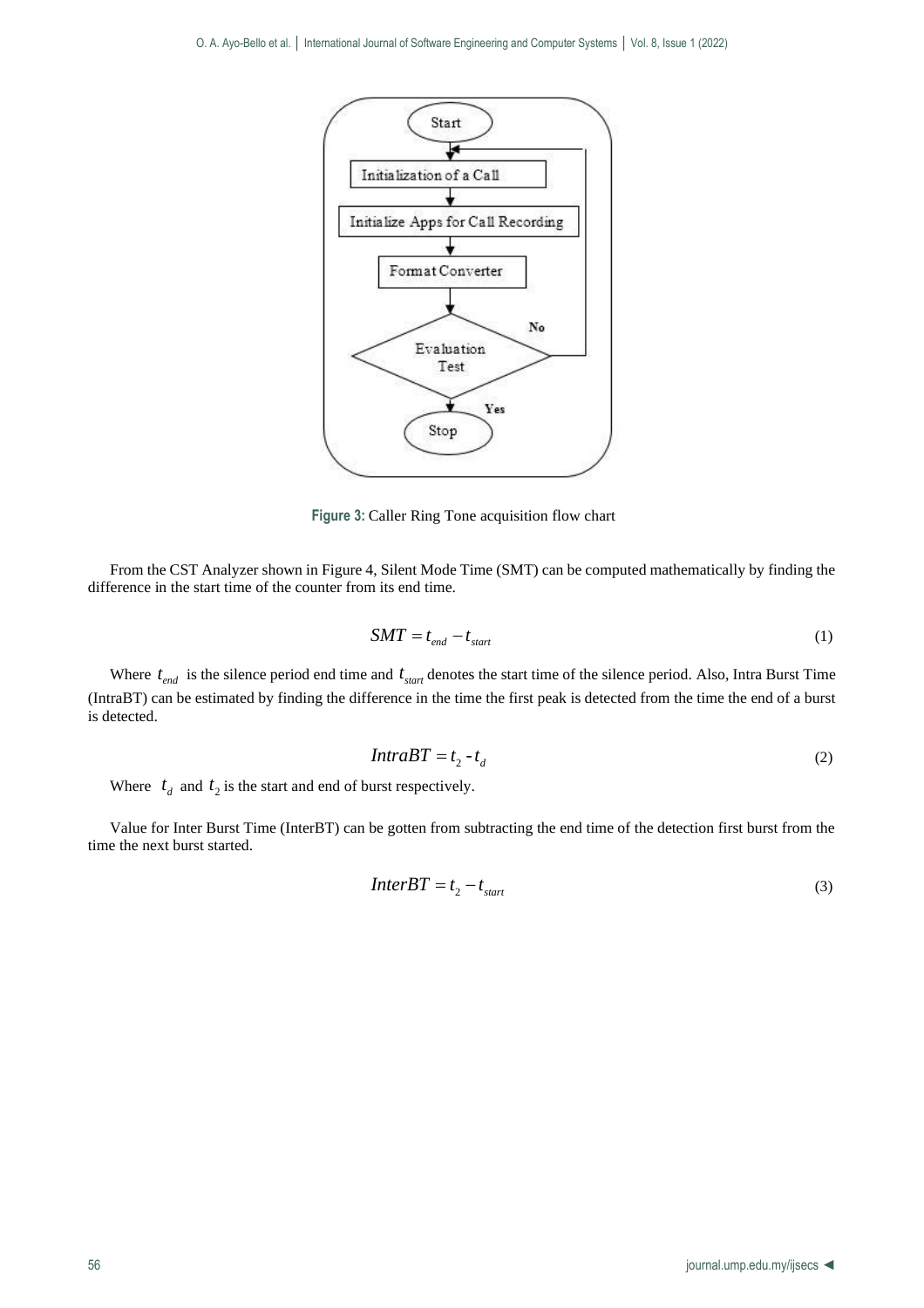

**Figure 4:** CST Analyzer flow chart

The process involved in analysing sound quality includes Signal in Noise and Distortion (SINAD) measurement, Amplitude measurement and Frequency measurement. This is carried out by following four distinct stages as shown in Figure 5.



**Figure 5:** Sound Quality Analyzer block

It was observed that the input signals have sudden and infrequent zero values occurring due to high sampling frequency of 8000Hz per samples and this affect the computational procedure. However, averaging method was used to annul the presence of these zero values in the signal i.e., we were able to effectively compress 8000 samples per second to 8 samples per second without distorting the signal. It was also observed that values that are less than 0.01 are noise; thresholding method was then used to reduce them to zero. The resulting signal is then differentiated to facilitate the effective tracking of gradients. A positive gradient indicates the start of a burst and the return of the gradient to zero denotes the end of burst and the start of an inter burst time. The algorithm used for sound quality analysis for calls originating from different mobile network providers to other mobile network providers in a fairly quiet environment is shown in Figure 6 while Figure 7 is the labview design of the sound quality analyser.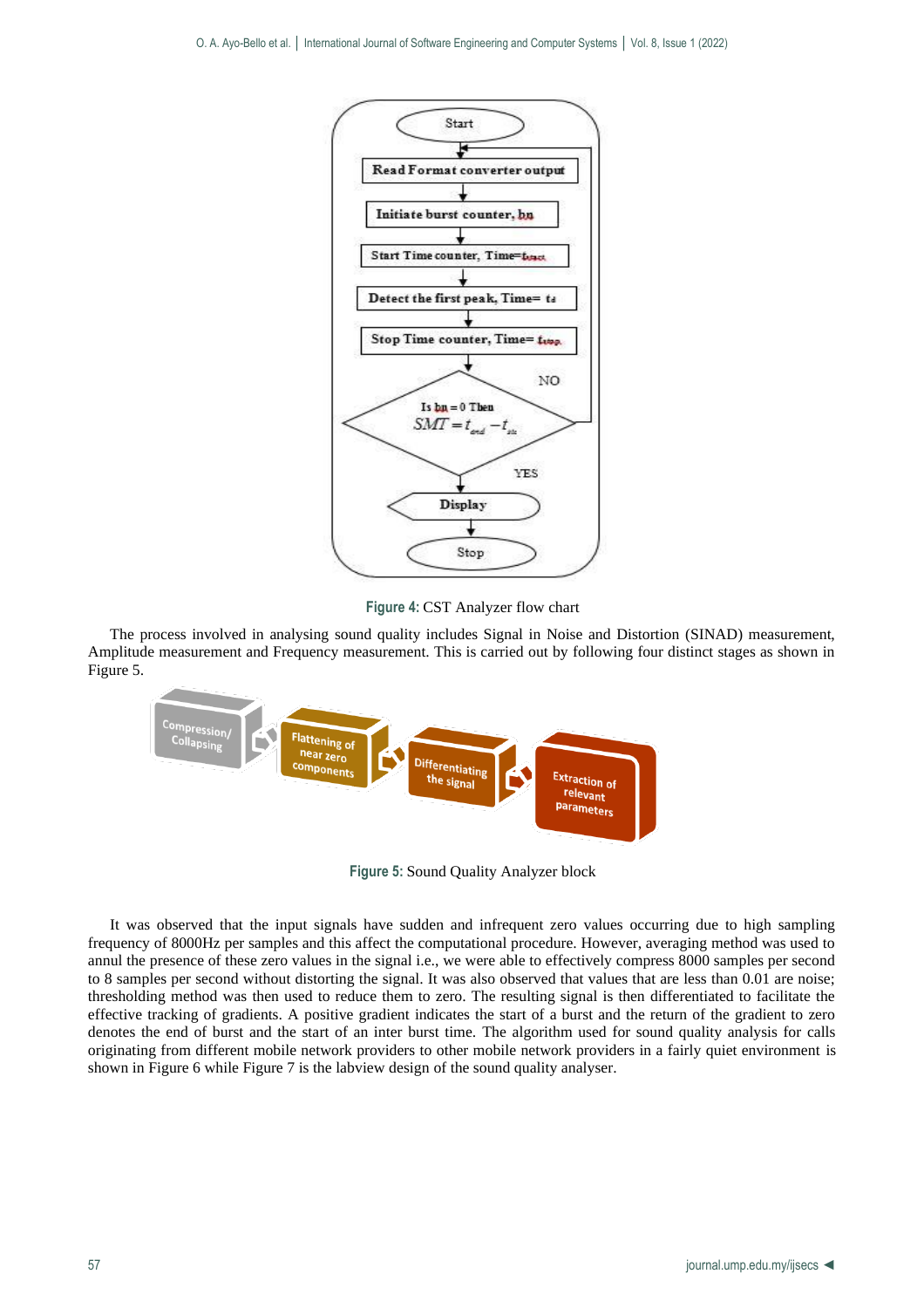

**Figure 6:** Sound quality analyzer algorithm.



**Figure 7:** Labview design of the sound quality analyzer.

#### **Preliminary results and discussions**

In this section, the caller tone dataset was analysed using the developed algorithm and bench mark against results obtained from manual determination of the caller tone parameters. A standard caller tune file for Globacom was downloaded from the internet as ground truth caller tune. The file was converted with the format converter to a wav file and was fed into the developed algorithm to extract the call parameters for computation of necessary QoS. These parameters were then use as a standard against our dataset to compute the MSE as well as QoS estimation of MNPs base on the difference between the ground truth (downloaded tone) and our recorded tone for selected tone 1-10.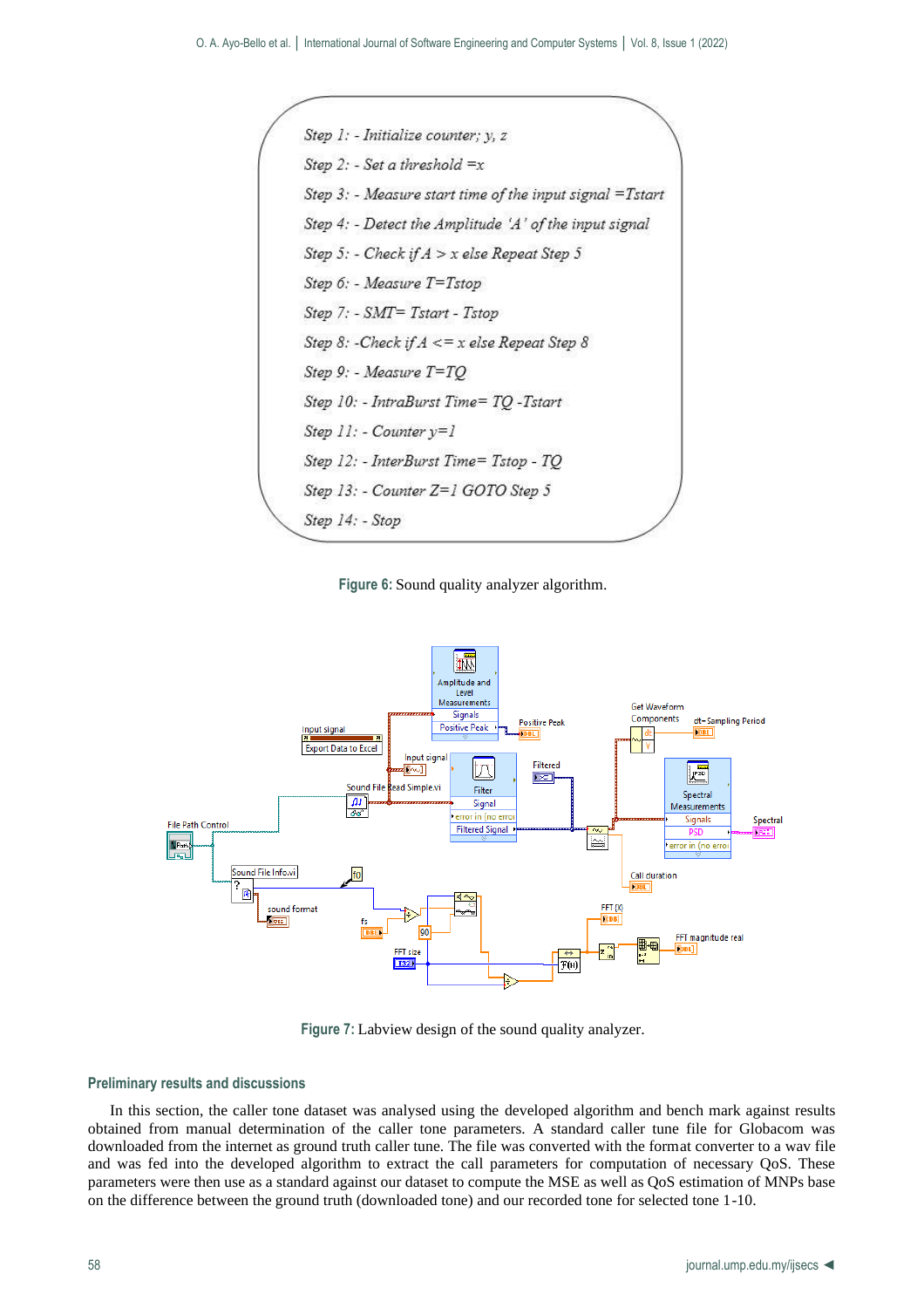The normalized absolute error used in the measure of the performance of the system is given as:

$$
E = \sqrt{(|a_{1m} - a_{1g}|^2)/a_{1g}}
$$
 (4)

Where  $a_{1m}$  is the measure parameter and  $a_{1g}$  is the graound truth. Analysis was carried out on the different hour ranging from less busy hour to the busiest hour in the dataset. Table 1 shows the caller tone parameters for Airtel dataset for day1. It is worthy of note that are all time used throughout this paper are measured in seconds.

| $\ensuremath{\mathrm{S/N}}$ | Day 1 Monday-<br>Time          | SMT (sec)<br>observe value | Inter Burst<br>Time (sec) | Intra Burst Time<br>(sec) | No of<br><b>Burst</b> |
|-----------------------------|--------------------------------|----------------------------|---------------------------|---------------------------|-----------------------|
| $\mathbf{1}$                | Airtel 2am T1                  | 8.875                      | 1.75                      | 1.694                     | 9                     |
| 2                           | Airtel 2am T2                  | 8.25                       | 1.5                       | 1.354                     | 11                    |
| 3                           | Airtel 2am T3                  | 9.625                      | 1.7                       | 1.3625                    | 10                    |
| 4                           | Airtel 2am T4                  | 9                          | 1.725                     | 1.338                     | 10                    |
| 5                           | Airtel 2am T5                  | 10                         | 1.675                     | 1.338                     | 10                    |
| 6                           | Airtel 2am T6                  | 10.25                      | 1.613                     | 1.475                     | 10                    |
| 7                           | Airtel 2am T7                  | 9.875                      | 1.625                     | 1.341                     | 11                    |
| 8                           | Airtel 2am T8                  | 10.25                      | 1.488                     | 1.663                     | 10                    |
| 9                           | Airtel 2am T9                  | 8.954                      | 1.681                     | 1.417                     | 10                    |
| 10                          | Airtel 2amT10                  | 8.603                      | 1.472                     | 1.638                     | 10                    |
| 11                          | Airtel 6am T1                  | 7.375                      | 1.5                       | 1.329                     | 11                    |
| 12                          | Airtel 6am T2                  | 6.75                       | $\overline{0}$            | 0.625                     | $\mathbf{1}$          |
| 13                          | Airtel 6am T3                  | 5.125                      | $\boldsymbol{0}$          | 11.875                    | $\mathbf{1}$          |
| 14                          | Airtel 6am T4                  | 5                          | $\mathbf{0}$              | 11.25                     | $\mathbf{1}$          |
| 15                          | Airtel 6am T5                  | 4.875                      | $\mathbf{0}$              | 6.25                      | $\mathbf{1}$          |
| 16                          | Airtel 6am T6                  | 6.375                      | $\boldsymbol{0}$          | 1.125                     | $\mathbf{1}$          |
| 17                          | Airtel 6am T7                  | 4.75                       | 1.75                      | 1.35                      | 11                    |
| 18                          | Airtel 6am T8                  | 5.625                      | 1.5                       | 1.364                     | 11                    |
| 19                          | Airtel 10am T1                 | 9                          | 1.5                       | 1.352                     | 11                    |
| 20                          | Airtel 10am T2                 | 12.5                       | 1.725                     | 1.313                     | 11                    |
| 21                          | Airtel 10am T3                 | 7.625                      | 1.688                     | 1.363                     | 10                    |
| 22                          | Airtel 10am T4                 | 17.75                      | 1.738                     | 1.375                     | 10                    |
| 23                          | Airtel 10am T5                 | 18.5                       | 1.523                     | 1.295                     | 11                    |
| 24                          | Airtel 10am T6                 | 25.875                     | $\boldsymbol{0}$          | $\boldsymbol{0}$          | $\boldsymbol{0}$      |
| 25                          | Airtel 10am T7                 | 8.5                        | 2.075                     | 1.35                      | 10                    |
| 26                          | Airtel 10am T8                 | 7.375                      | 1.463                     | 1.638                     | 10                    |
| 27                          | Airtel 10am T9                 | 9                          | 3.818                     | 1.341                     | 11                    |
| 28                          | Airtel 10am<br>T <sub>10</sub> | 18.75                      | 1.625                     | 1.364                     | 11                    |
| 29                          | Airtel 6pm T1                  | 4.25                       | 1.597                     | 1.675                     | 10                    |

**Table 1**: Caller tone parameters for Airtel dataset for day1.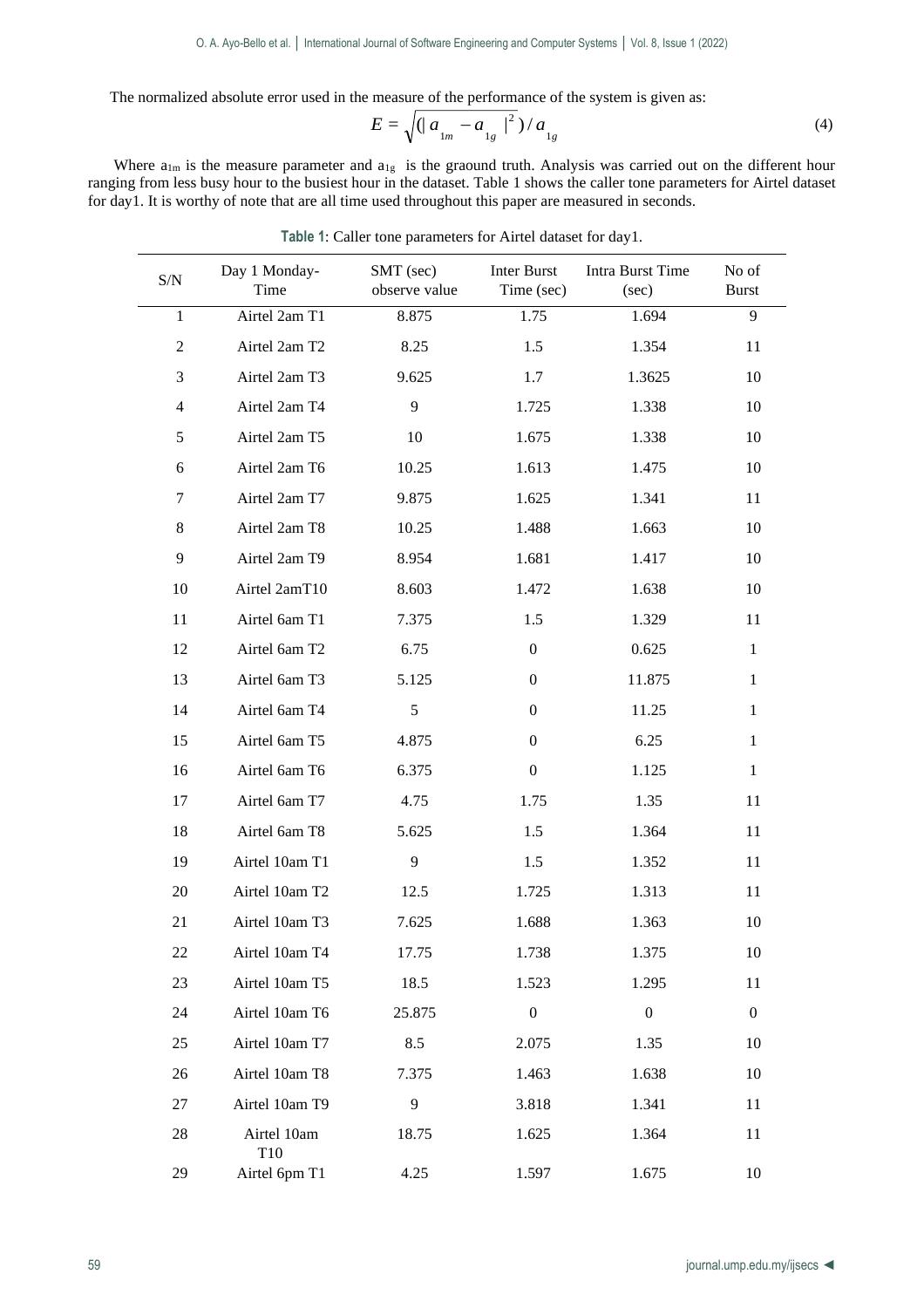| 30 | Airtel 6pm T2  | 10     | 1.488 | 1.363 | 10 |
|----|----------------|--------|-------|-------|----|
| 31 | Airtel 6pm T3  | 18.25  | 1.5   | 1.329 | 11 |
| 32 | Airtel 6pm T4  | 5.5    | 1.725 | 1.363 | 10 |
| 33 | Airtel 6pm T5  | 6.875  | 1.523 | 1.375 | 11 |
| 34 | Airtel 6pm T6  | 10.125 | 1.638 | 1.375 | 11 |
| 35 | Airtel 6pm T7  | 11.625 | 1.7   | 1.35  | 10 |
| 36 | Airtel 6pm T8  | 9.125  | 1.511 | 1.364 | 11 |
| 37 | Airtel 10pm T1 | 8.875  | 1.466 | 1.352 | 11 |
| 38 | Airtel 10pm T2 | 11.5   | 1.75  | 1.338 | 10 |
| 39 | Airtel 10pm T3 | 7.625  | 1.534 | 1.352 | 11 |
| 40 | Airtel 10pm T4 | 9.75   | 1.6   | 1.352 | 11 |
| 41 | Airtel 10pm T5 | 7.5    | 1.625 | 1.307 | 11 |
| 42 | Airtel 10pm T6 | 13.25  | 1.488 | 1.35  | 10 |
| 43 | Airtel 10pm T7 | 10.625 | 1.681 | 1.431 | 9  |
| 44 | Airtel 10pm T8 | 8.625  | 1.625 | 1.375 | 11 |
| 45 | Airtel 10pm T9 | 10.25  | 1.488 | 1.284 | 11 |
| 46 | Airtel10pm T10 | 8.375  | 1.713 | 1.362 | 10 |

# **Performance Analysis of the technique in detecting Silent Mode Time (SMT)**

Monday is regarded as the busiest day in a week in Nigeria. From observation of Globacom network, with 2am being regarded as the time with less traffic as most mobile users are sleeping. Performance analysis was carried out on the dataset obtained on Airtel network at 2am dataset. Performance analysis of the developed algorithm in detecting SMT from dataset is as shown in Table 1a and Table 1b.

> **Table 1a**: Performance analysis of the Developed algorithm in detecting SMT at 2am on Monday for Airtel (Less Busy Hour).

| Airtel at<br>2am | <b>SMT</b> from Design<br>(sec) | Manual/Visual Determination<br>of SMT (sec) | Error  | % Error |
|------------------|---------------------------------|---------------------------------------------|--------|---------|
| Tone-1           | 8.875                           | 8.953                                       | 0.0087 | 0.87    |
| Tone-2           | 8.25                            | 8.169                                       | 0.0099 | 0.99    |
| Tone-3           | 9.625                           | 9.725                                       | 0.0103 | 1.03    |
| Tone-4           | 9                               | 9.034                                       | 0.0038 | 0.38    |
| Tone-5           | 10                              | 10.006                                      | 0.0006 | 0.06    |
| Tone-6           | 10.25                           | 10.295                                      | 0.0044 | 0.44    |
| Tone-7           | 9.875                           | 9.904                                       | 0.0029 | 0.29    |
| Tone-8           | 10.25                           | 10.236                                      | 0.0014 | 0.14    |
| Tone-9           | 8.954                           | 8.76                                        | 0.0221 | 2.21    |
| Tone-10          | 8.603                           | 8.626                                       | 0.0027 | 0.27    |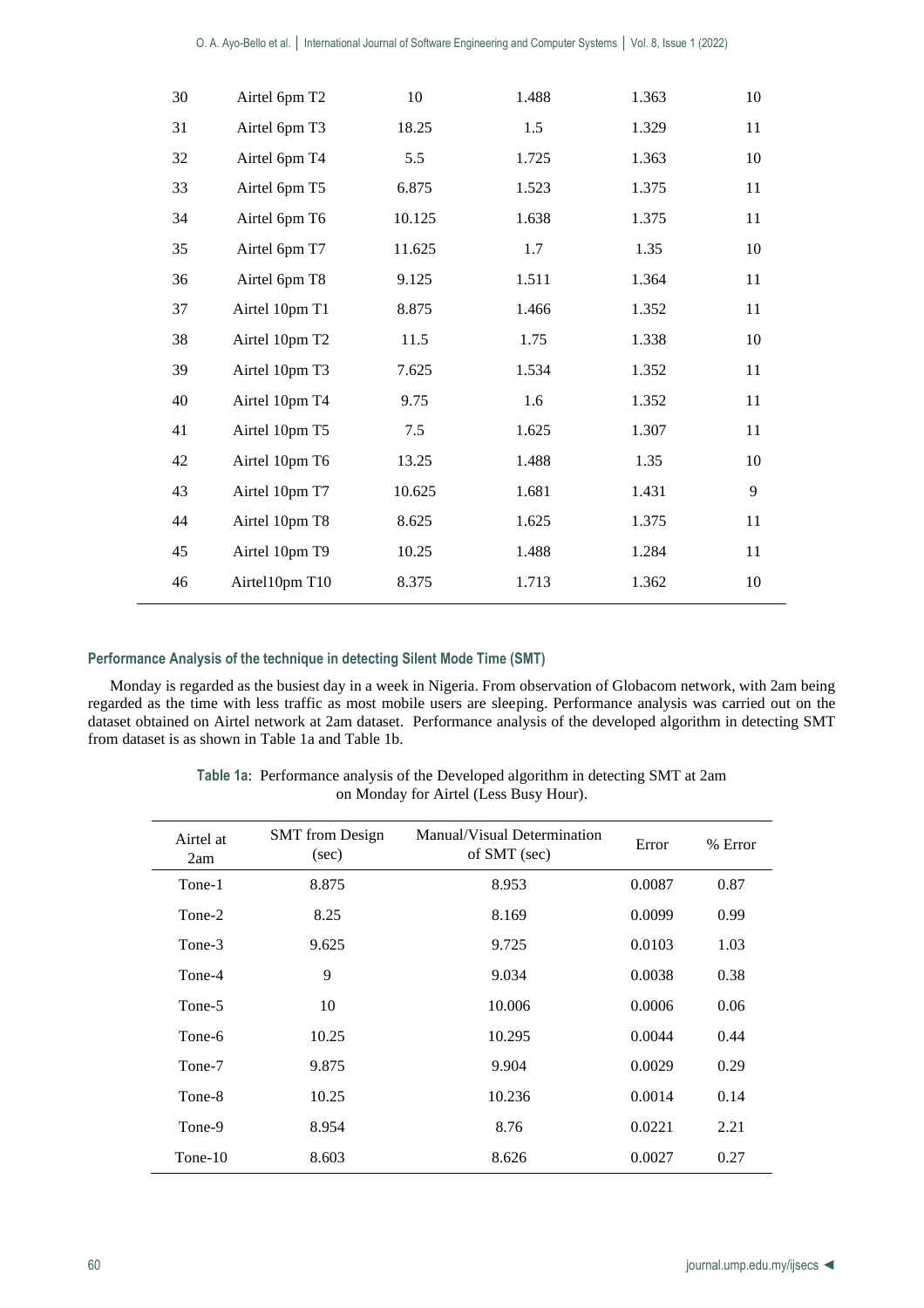| Airtel at<br>6pm | <b>SMT</b> from Design | Manual/Visual<br>Determination of SMT | Error  | % Error |
|------------------|------------------------|---------------------------------------|--------|---------|
| Tone-1           | 4.25                   | 4.187                                 | 0.015  | 1.5     |
| Tone-2           | 10                     | 7.531                                 | 0.3278 | 32.78   |
| Tone-3           | 18.25                  | 18.066                                | 0.0102 | 1.02    |
| Tone-4           | 5.5                    | 5.586                                 | 0.0154 | 1.54    |
| Tone-5           | 6.875                  | 6.884                                 | 0.0013 | 0.13    |
| Tone-6           | 10.125                 | 9.997                                 | 0.0128 | 1.28    |
| Tone-7           | 11.625                 | 11.63                                 | 0.0004 | 0.04    |
| Tone-8           | 9.125                  | 9.238                                 | 0.0122 | 1.22    |
|                  |                        |                                       |        |         |

**Table 1b**: Performance analysis of the Developed algorithm in detecting SMT at 6pm on Monday for Airtel (Busy Hour)

**Table 1c**: Performance analysis of the Developed algorithm in detecting SMT at 2am on Wednesday for Airtel (Less Busy Hour).

| Airtel at<br>2am | <b>SMT</b> from Design | Manual/Visual<br>Determination of SMT | Error   | % Error |
|------------------|------------------------|---------------------------------------|---------|---------|
| Tone-1           | 7                      | 7.06                                  | 0.0085  | 0.85    |
| Tone-2           | 8.5                    | 8.549                                 | 0.00573 | 0.57    |
| Tone-3           | 28                     | 27.965                                | 0.00125 | 0.13    |
| Tone-4           | 7.62                   | 7.679                                 | 0.00768 | 0.77    |
| Tone-5           | 19.25                  | 21.23                                 | 0.09326 | 9.33    |
| Tone-6           | 21.375                 | 21.427                                | 0.00243 | 0.24    |
| Tone-7           | 8.375                  | 8.426                                 | 0.00605 | 0.61    |
| Tone-8           | 5.875                  | 5.859                                 | 0.00273 | 0.27    |

**Table 1d**: Performance analysis of the developed algorithm in detecting SMT at 6pm on Wednesday for Airtel (Busy Hour).

| Airtel at<br>6 <sub>pm</sub> | $SMT(sec)$ from<br>Design | Manual/Visual<br>Determination of SMT(sec) | Error   | % Error |
|------------------------------|---------------------------|--------------------------------------------|---------|---------|
| Tone-1                       | 9                         | 8.98                                       | 0.00223 | 0.223   |
| Tone-2                       | 9.75                      | 9.838                                      | 0.00894 | 0.894   |
| Tone-3                       | 8.375                     | 8.396                                      | 0.0025  | 0.25    |
| Tone-4                       | 7.625                     | 7.679                                      | 0.00703 | 0.703   |
| Tone-5                       | 9.75                      | 9.846                                      | 0.00975 | 0.975   |
| Tone-6                       | 9.375                     | 9.232                                      | 0.01549 | 1.549   |
| Tone-7                       | 8                         | 7.979                                      | 0.00263 | 0.263   |
| Tone-8                       | 11.125                    | 8.606                                      | 0.2927  | 29.27   |
| Tone-9                       | 7.875                     | 7.968                                      | 0.01167 | 1.167   |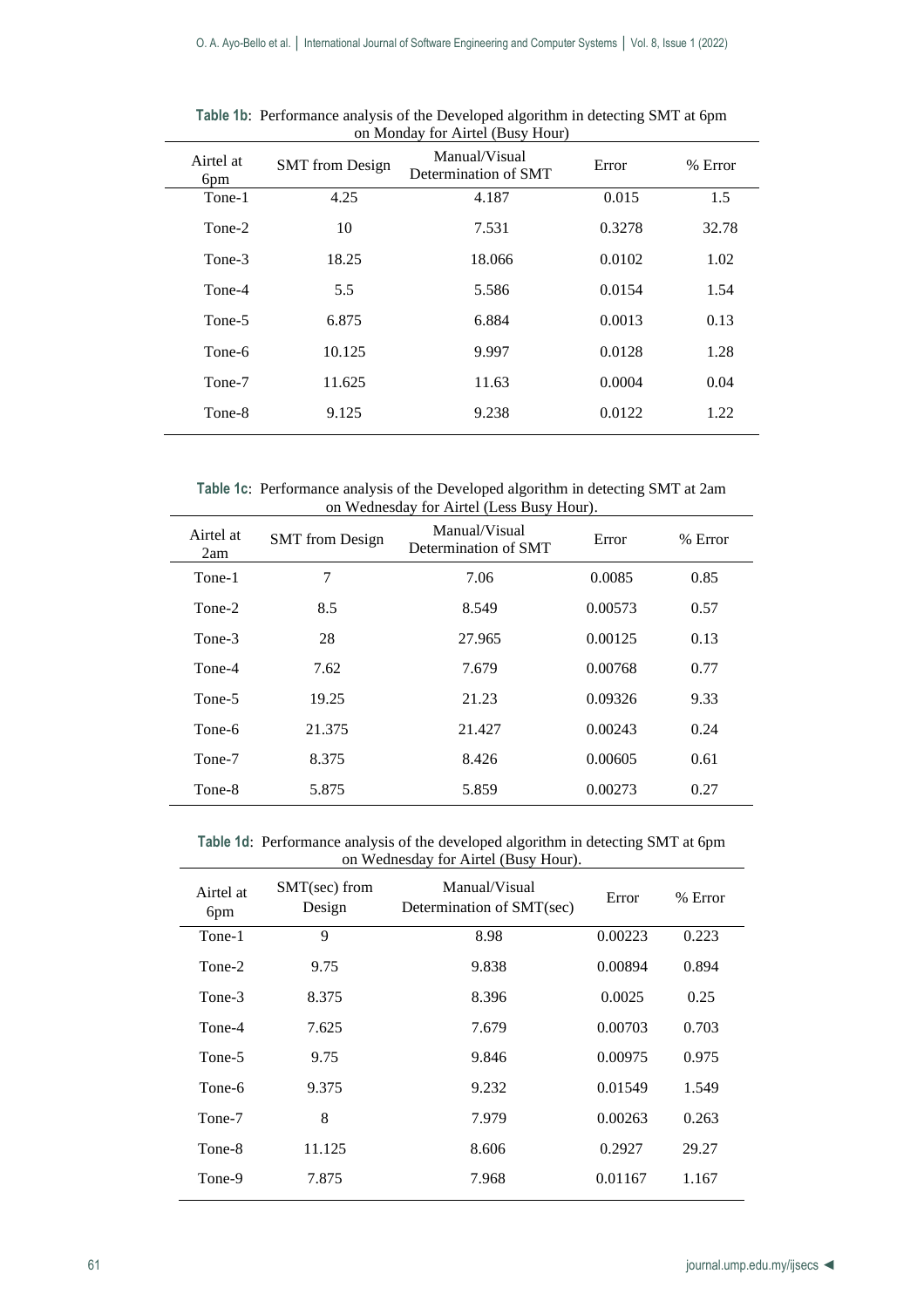Table 1a and Table 1b shows some selected results obtained from the determination of SMT on a less-busy and mostbusy hour on Monday while Table 1c and Table 1d shows the performance analysis of the developed algorithm in detecting SMT in less busy hour and busy hour respevtively. The result shows that the maximum error recorded from the developed algorithm as compared with the manually computed results is 4.21%. In some instances, the computed error was as low as 0.0% and the average percentage error was 1.2%. Also, it is evident in Table1a and Table that the error during the off peak i.e., 2am is far lesser than that of when the system is busy i.e., 6pm. This shows that as the system becomes busy, the QoS deteriorate. Similarly comparing, results of similar hours on Monday with that of Wednesday shows that more calls happened during the early hours of Wednesday than on Monday, thus the reason for increase in the error recorded on Wednesday. Generally, the results obtained from Table 1a-Table 1d shows that the developed algorithm is highly accurate in the determination of SMT and is a good measure of QoS parameters.

# **Performance analysis of the technique in detecting number of burst**

The number of bursts in a caller tone plays a significant role in the determination of GSM QoS; hence the performance of the developed algorithm in accurate determination of the number of bursts is presented in this subsection. The performance has been done on 2am and 6pm dataset that represent both less busy and most-busy period on a busy day. Results obtained are discussed herewith.

|               |                                | on <i>Monday</i> for Afflier (Less Dusy Hour).    |          |                  |
|---------------|--------------------------------|---------------------------------------------------|----------|------------------|
| Airtel at 2am | Number of Burst from<br>Design | Manual/Visual Determination<br>of Number of Burst | Error    | % Error          |
| Tone-1        | 10                             | 11                                                | 0.0909   | 9.09             |
| Tone-2        | 11                             | 11                                                | $\theta$ | $\theta$         |
| Tone-3        | 10                             | 10                                                | $\Omega$ | $\theta$         |
| Tone-4        | 10                             | 10                                                | $\theta$ | $\theta$         |
| Tone-5        | 10                             | 10                                                | $\theta$ | $\theta$         |
| Tone-6        | 10                             | 10                                                | $\theta$ | $\theta$         |
| Tone-7        | 11                             | 11                                                | $\theta$ | $\theta$         |
| Tone-8        | 10                             | 11                                                | 0.0909   | 9.09             |
| Tone-9        | 10                             | 10                                                | $\theta$ | $\theta$         |
| Tone-10       | 10                             | 10                                                | $\theta$ | $\boldsymbol{0}$ |
|               |                                |                                                   |          |                  |

**Table 2a**: Performance analysis of the developed algorithm in detecting Number of Burst at 2am on Monday for Airtel (Less Busy Hour).

**Table 2b**: Performance analysis of the Developed algorithm in detecting Number of Burst at 6pm on Monday for Airtel (Less Busy Hour).

| Number of Burst<br>from Design | Manual/Visual Determination<br>of Number of Burst | Error        | % Error  |
|--------------------------------|---------------------------------------------------|--------------|----------|
| 10                             | 11                                                | 0.0909       | 9.09     |
| 10                             | 11                                                | 0.0909       | 9.09     |
| 11                             | 11                                                | $\mathbf{0}$ | $\theta$ |
| 10                             | 11                                                | 0.0909       | 9.09     |
| 11                             | 11                                                | $\mathbf{0}$ | $\theta$ |
| 11                             | 11                                                | $\Omega$     | $\theta$ |
| 10                             | 11                                                | 0.0909       | 9.09     |
| 11                             | 11                                                | $\theta$     | $\theta$ |
|                                |                                                   |              |          |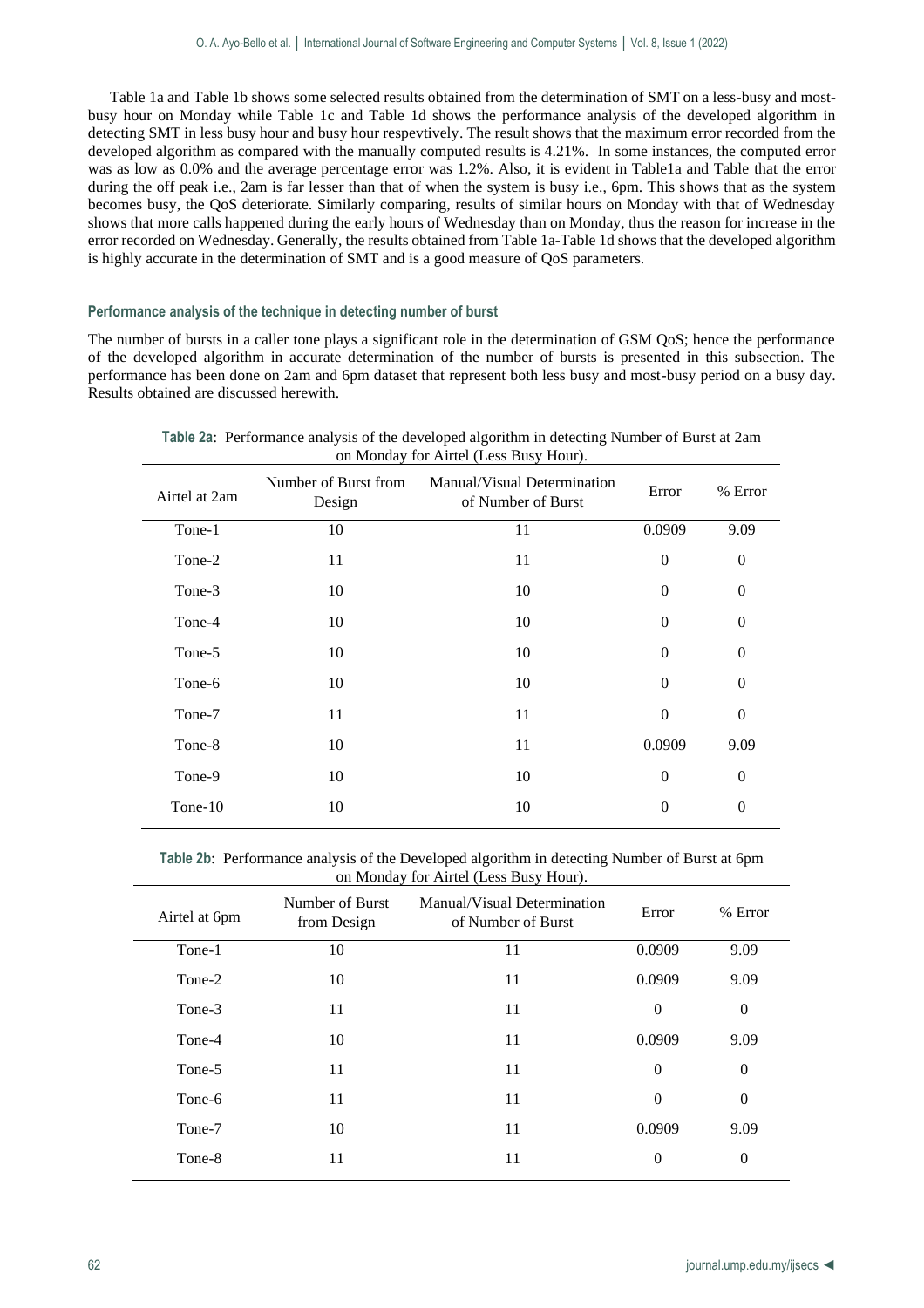| Airtel at 2am | Number of Burst from<br>Design | Manual/Visual Determination of<br>Number of Burst | Error          | % Error  |
|---------------|--------------------------------|---------------------------------------------------|----------------|----------|
| Tone-1        | 10                             | 10                                                | $\Omega$       | $\Omega$ |
| Tone-2        | 11                             | 11                                                | $\overline{0}$ | $\Omega$ |
| Tone-3        | 11                             | 11                                                | $\Omega$       | $\theta$ |
| Tone-4        | 11                             | 10                                                | 0.1            | 10       |
| Tone-5        | 11                             | 10                                                | 0.1            | 10       |
| Tone-6        | 11                             | 11                                                | $\Omega$       | $\Omega$ |
| Tone-7        | 10                             | 10                                                | $\Omega$       | $\Omega$ |
| Tone-8        | 10                             | 10                                                | $\Omega$       | $\Omega$ |
|               |                                |                                                   |                |          |

**Table 2c**: Performance analysis of the Developed algorithm in detecting Number of Burst at 2am on Wednesday for Airtel (Less Busy Hour).

**Table 2d**: Performance analysis of the Developed algorithm in detecting Number of Burst at 6pm on Wednesday for Airtel (Less Busy Hour).

| Airtel at 6pm | Number of Burst<br>from Design | Manual/Visual Determination<br>of Number of Burst | Error          | % Error  |
|---------------|--------------------------------|---------------------------------------------------|----------------|----------|
| Tone-1        | 11                             | 11                                                | $\Omega$       | $\Omega$ |
| Tone-2        | 10                             | 10                                                | $\theta$       | $\Omega$ |
| Tone-3        | 11                             | 10                                                | 0.1            | 10       |
| Tone-4        | 11                             | 10                                                | 0.1            | 10       |
| Tone-5        | 11                             | 11                                                | $\overline{0}$ | $\Omega$ |
| Tone-6        | 11                             | 11                                                | $\theta$       | $\Omega$ |
| Tone-7        | 11                             | 10                                                | 0.1            | 10       |
| Tone-8        | 10                             | 11                                                | 0.09091        | 9.091    |
| Tone-9        | 11                             | 11                                                | $\theta$       | $\Omega$ |

Table 2a and Table 2b shows the results obtained in accurately detecting number of bursts in different caller tone on a Monday while Table 2c and Table 2d shows the results obtained in accurately detecting number of bursts in different caller tone on a Wednesday. Similar to the analysis in detecting SM, two scenarios have been reported in this subsection also. It can be observed that the error in the determination of number of bursts shows significant difference between 2am calls and 6pm calls. This also justify the earlier assertion that MNP recorded more calls during 6pm peak duration. Furthermore, comparing Monday data to that of Wednesdays shows significant increase in error; does an indication of reduced QoS on those days. In conclusion, the developed algorithm has the capability to accurately determine the number of bursts in different scenarios.

# **Performance analysis of the technique in detecting caller tune frequency**

Figure 8a shows a typical result obtained in the determination of the Caller Tune frequency both in time domain and in Frequency domain. The FFT equation given in equation 4 was used in the determination of the caller tone. Figure8a-e shows the results obtained in determining the caller tune frequency from the recorded signal.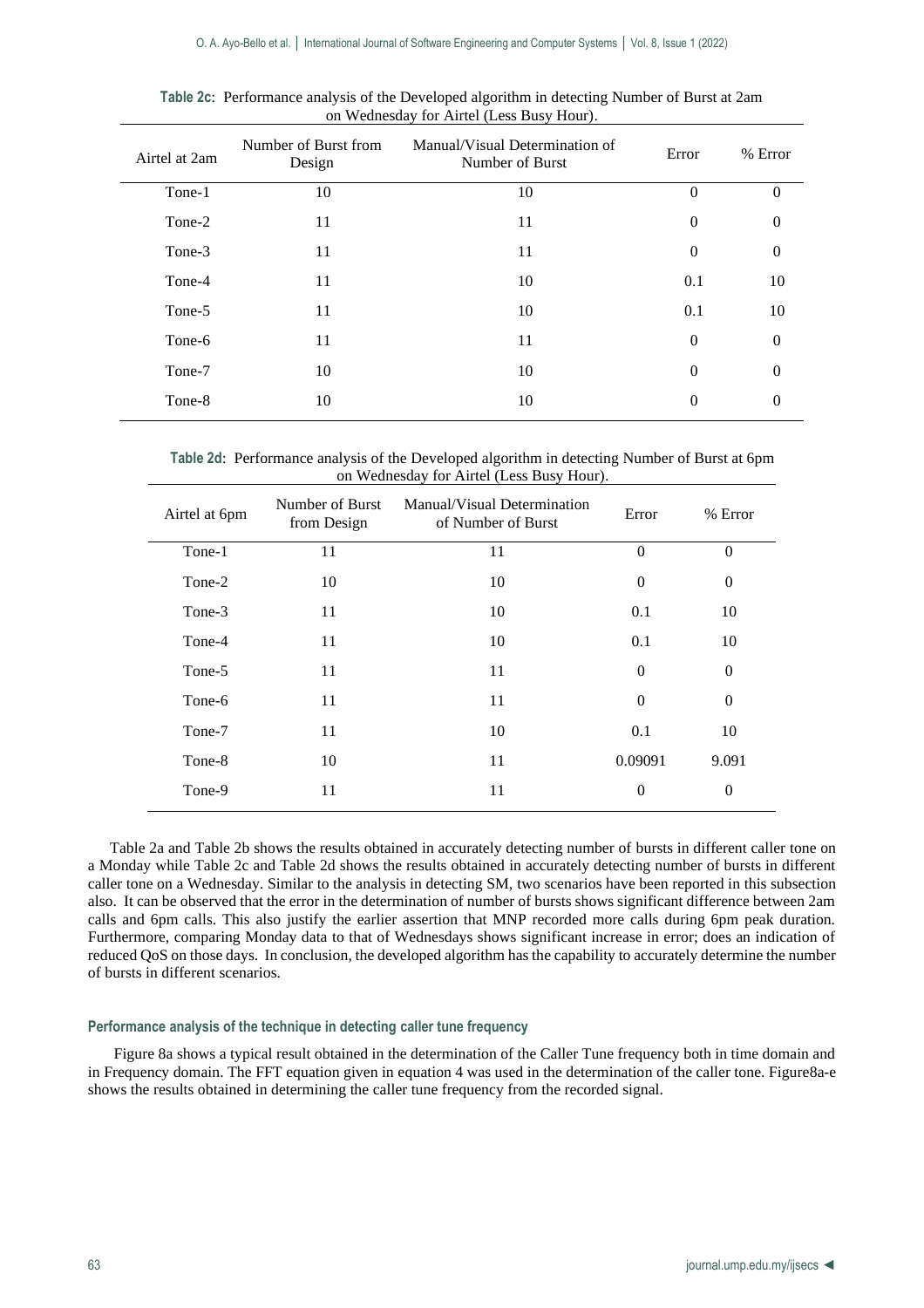

**Figure 8a**: Time and Frequency domain plot of the caller tune.



**Figure 8b**: Time and Frequency domain plot of MTN caller tune.



**Figure 8c**: Time and Frequency domain plot of GLO caller tune.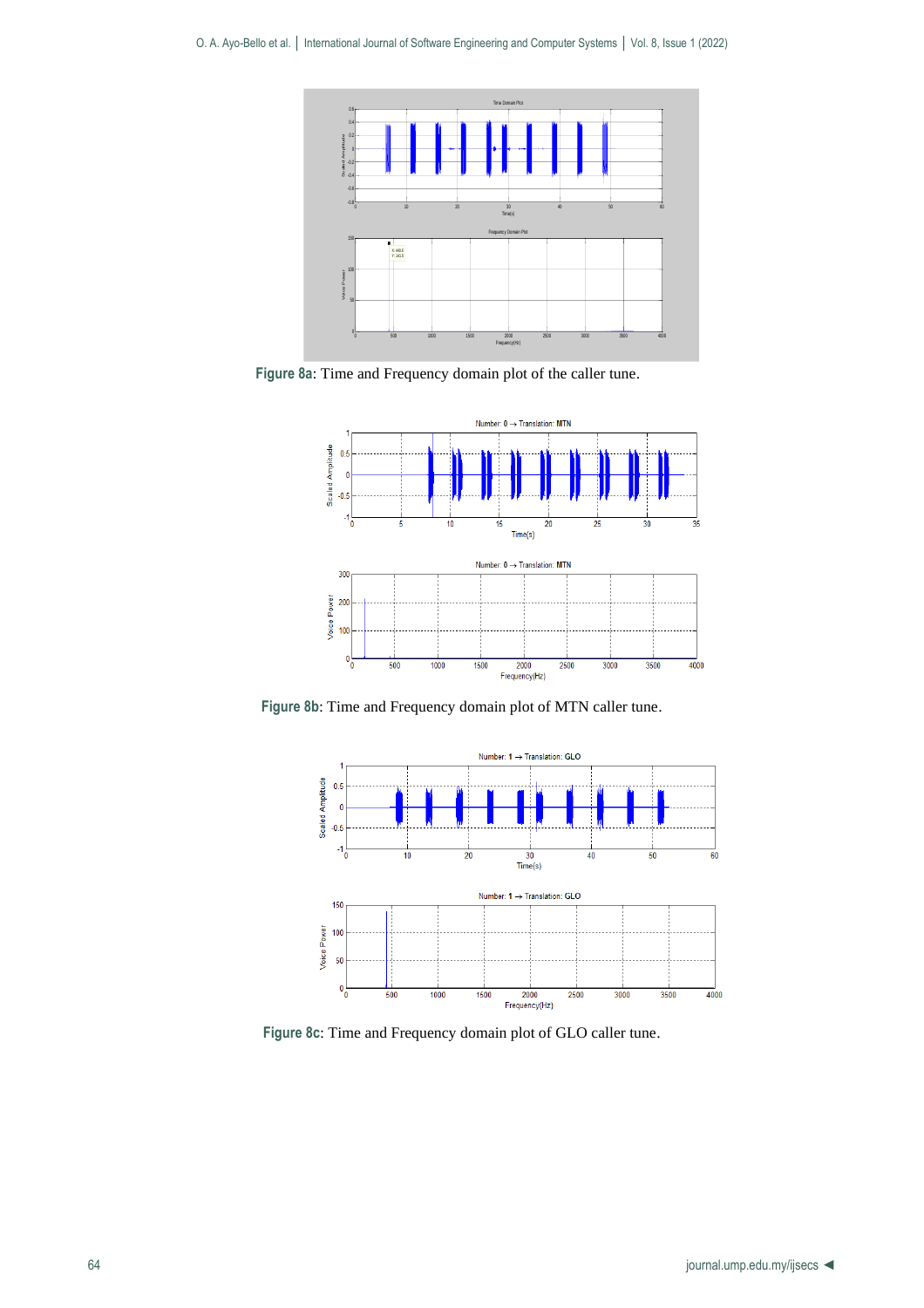

**Figure 8d**: Time and Frequency domain plot of Airtel caller tune.



**Figure 8e**: Time and Frequency domain plot of Airtel caller tune.

Figure 8b to Figure 8e shows a typical result obtained in the determination of the caller tune frequency both in time domain and in frequency domain. Their frequencies are about 150Hz, 440Hz, 420Hz and 450Hz for MTN, GLO, Airtel and Etisalat caller tune respectively.

#### **Performance analysis: QoS estimation**

In estimating the Qos of a caller tune, the Euclidean Distance Accuracy Measure have been used. The Euclidean distance measures the closeness between the determined caller tune parameters and the ground truth. Parameters used to compute the final MSE include: SMT; InterBurst Time; IntraBurst Time; No of Burst; Call Duration and call Frequency. The MSE is computed as follows:

The Euclidean distance accuracy measure  $(\Upsilon)$  is given as

$$
\Upsilon = \sqrt{|x_{1R} - x_{1G}|^2 + |x_{2R} - x_{2G}|^2 + ... + |x_{5R} - x_{5G}|^2}
$$
\n(5)

Where  $x_{1R}$  is the SMT of the recorded caller tune under test;  $x_{1G}$  is the SMT of the ground truth caller tune;  $x_{2R}$  is the InterBurst Time of the recorded caller tune under test;  $x_{2G}$  is the InterBurst Time of the ground truth caller tune;  $x_{3R}$  is the IntraBurst Time of the recorded caller tune under test;  $x_{3G}$  is the IntraBurst Time of the ground truth caller tune;  $x_{4R}$  is the No of Burst of the recorded caller tune under test;  $x_{4G}$  is the No of Burst of the ground truth caller tune and  $x_{5R}$  is the Call Duration of the recorded caller tune under test;  $x_{5G}$  is the Call Duration of the ground truth caller tune. The rating of the QoS is as given in Table 3.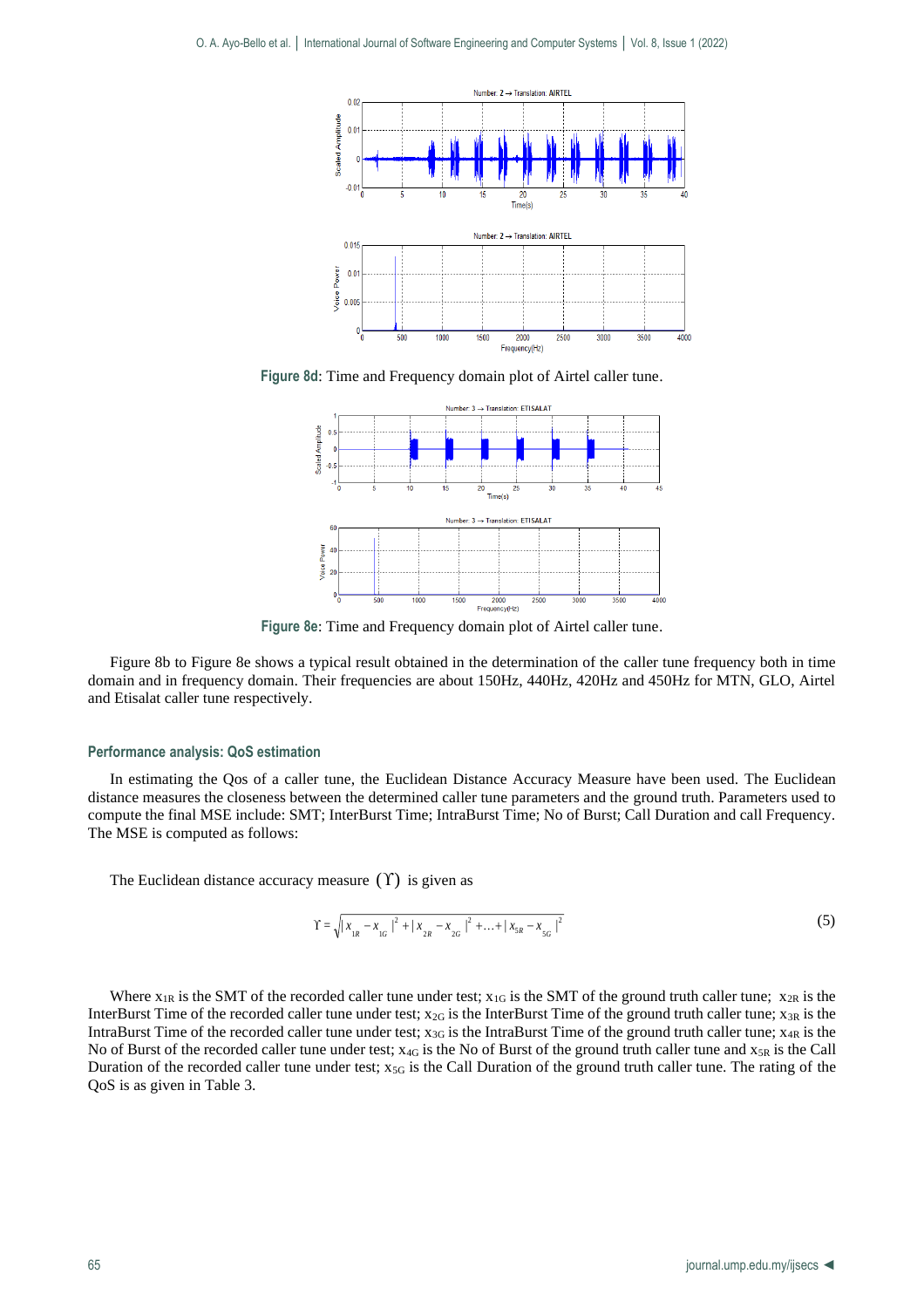| Table 3: QoS Rating.        |                       |  |  |
|-----------------------------|-----------------------|--|--|
| Υ                           | OoS Status            |  |  |
| $0 \le \Upsilon \le 0.9999$ | Good Oos              |  |  |
| $1.0000 \leq Y \leq 1.9999$ | <b>Averagely Good</b> |  |  |
| $2.0000 \leq Y \leq 2.9999$ | Poor                  |  |  |
| $\Upsilon$ >=3.0000         | <b>Extremely Poor</b> |  |  |

Table 4 shows the analysis on the dataset for different MNPS at 2am. It can be observed from the Table 4 that mobile network connections between Airtel network and GLO network at 2am is good as the average MSE is 0.78 which is rated high with respect.

| Airtel 2am for<br>3 consecutive<br>Mondays | <b>SMT</b> | Inter Burst<br>Time (sec) | Intra Burst<br>Time (sec) | No of<br><b>Burst</b> | Call<br>Duration<br>(sec) | Error   | <b>MSE</b>  | QoS              |
|--------------------------------------------|------------|---------------------------|---------------------------|-----------------------|---------------------------|---------|-------------|------------------|
| Ground Truth                               | 8.75       | 1.575                     | 1.375                     | 10                    | 38.36                     |         |             |                  |
| Tone-1                                     | 8.875      | 1.738                     | 1.363                     | 10                    | 39.99                     | 0.169   | 0.411092727 | GOOD Qos         |
| Tone-2                                     | 8.25       | 1.5                       | 1.352                     | 11                    | 39.69                     | 0.32293 | 0.566827269 | GOOD Qos         |
| Tone-3                                     | 9.625      | 1.7                       | 1.363                     | 10                    | 40.37                     | 0.41618 | 0.645118566 | GOOD Qos         |
| Tone-4                                     | 9          | 1.725                     | 1.338                     | 10                    | 39.7                      | 0.11458 | 0.338495676 | GOOD Qos         |
| Tone-5                                     | 10         | 1.675                     | 1.388                     | 10                    | 40.7                      | 0.20265 | 0.450171904 | GOOD Qos         |
| Tone-6                                     | 10.25      | 1.613                     | 1.475                     | 10                    | 41.23                     | 0.13772 | 0.371102619 | GOOD Qos         |
| Tone-7                                     | 9.875      | 1.625                     | 1.341                     | 11                    | 40.99                     | 0.24069 | 0.490605117 | GOOD Qos         |
| Tone-8                                     | 10.25      | 1.488                     | 1.663                     | 10                    | 41.8                      | 0.47307 | 0.687802078 | GOOD Qos         |
| Tone-9                                     | 8.954      | 1.681                     | 1.417                     | 10                    | 39.21                     | 0.46603 | 0.682664254 | GOOD Qos         |
| Tone-10                                    | 8.603      | 1.472                     | 1.638                     | 10                    | 39.3                      | 0.32179 | 0.567265148 | GOOD Oos         |
| Tone-1                                     | 5.25       | 1.813                     | 1.363                     | 10                    | 37                        | 0.84782 | 0.920769902 | GOOD Qos         |
| Tone-2                                     | 10.25      | 2.432                     | 1.318                     | 11                    | 51.54                     | 1.81979 | 1.348996808 | AVE. GOOD<br>Qos |
| Tone-3                                     | 8.125      | 1.513                     | 1.67                      | 11                    | 41.7                      | 1.04319 | 1.021364948 | AVE. GOOD<br>Qos |
| Tone-4                                     | 10         | 2.898                     | 1.1917                    | 12                    | 64.96                     | 1.94278 | 1.39383505  | AVE. GOOD<br>Qos |
| Tone-5                                     | 7.625      | 1.409                     | 1.432                     | 11                    | 38.96                     | 1.48788 | 1.21978758  | AVE.GOOD<br>Qos  |
| Tone-6                                     | 8.375      | 1.725                     | 1.375                     | 10                    | 34.46                     | 0.56885 | 0.75422134  | GOOD             |
| Tone-7                                     | 4.5        | 2.375                     | 1.51                      | 11                    | 48.81                     | 1.4541  | 1.205862687 | AVE. GOOD<br>Qos |
| Tone-8                                     | 7.125      | 3.925                     | 1.738                     | 10                    | 63.76                     | 1.78416 | 1.335723428 | AVE. GOOD<br>Qos |
| Tone-9                                     | 8.375      | 1.5                       | 1.663                     | 10                    | 40.4                      | 1.2028  | 1.096722364 | AVE. GOOD<br>Qos |
| Tone-1                                     | 8.875      | 1.5                       | 1.364                     | 11                    | 40.43                     | 0.34024 | 0.583300623 | GOOD Qos         |
| Tone-2                                     | 8.875      | 1.511                     | 1.375                     | 11                    | 40.69                     | 0.02183 | 0.147745449 | GOOD Qos         |
| Tone-3                                     | 9.625      | 1.523                     | 1.341                     | 11                    | 41.19                     | 0.12946 | 0.35981121  | GOOD Qos         |

**Table 4**: QoS estimation using the developed technique.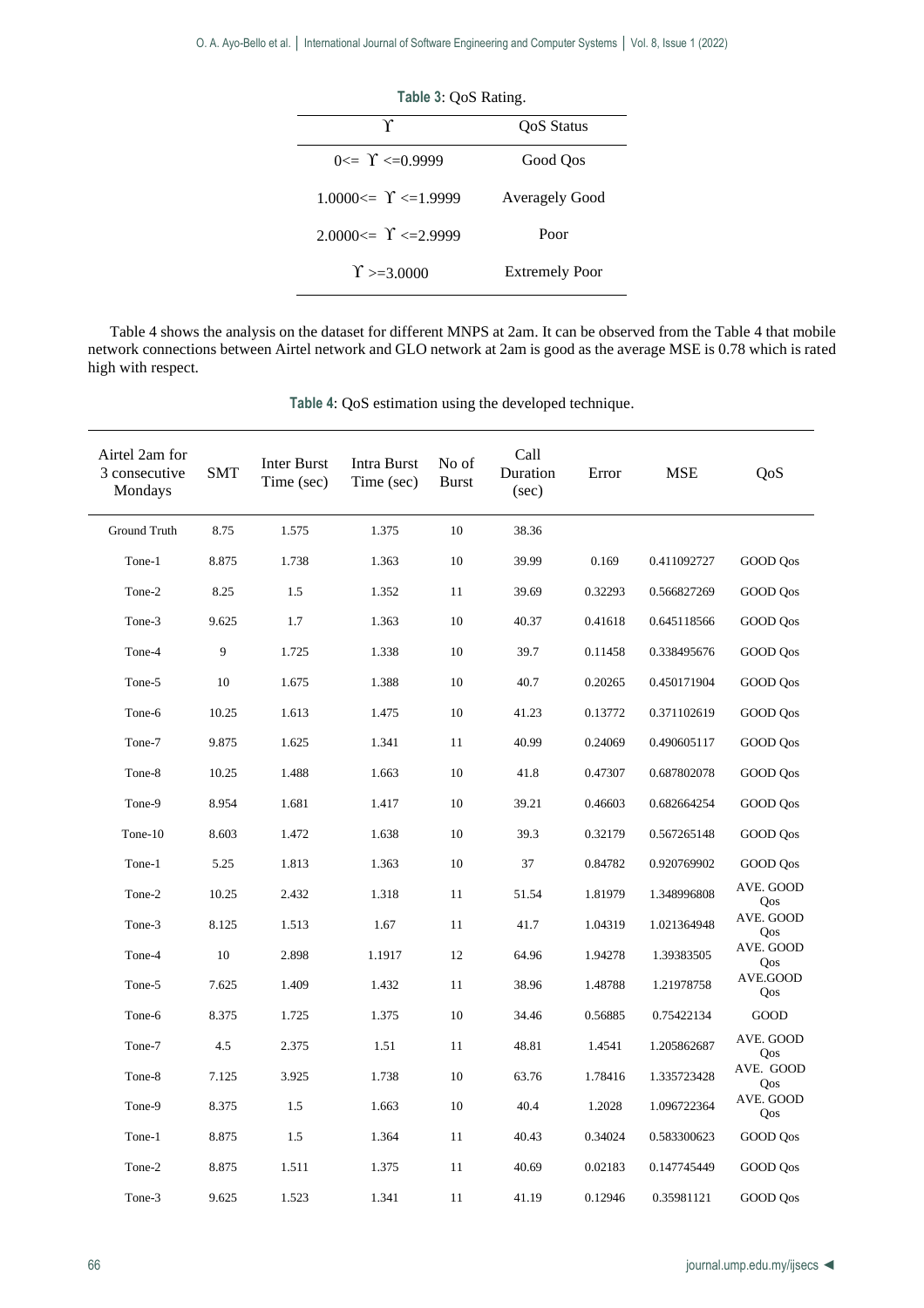| Tone-4  | 9.375  | 1.511 | 1.318 | 11 | 40.51 | 0.06751 | 0.25983351  | GOOD Oos         |
|---------|--------|-------|-------|----|-------|---------|-------------|------------------|
| Tone-5  | 15.5   | 1.45  | 1.413 | 10 | 44.22 | 0.94827 | 0.973793753 | GOOD Oos         |
| Tone-6  | 8.5    | 1.489 | 1.341 | 11 | 39.74 | 0.73078 | 0.854854662 | GOOD Oos         |
| Tone-7  | 8.875  | 1.489 | 1.364 | 11 | 40.31 | 0.07561 | 0.274976831 | GOOD Oos         |
| Tone-8  | 11.75  | 4.556 | 1.347 | 9  | 64.92 | 3.18852 | 1.785641433 | AVE. GOOD<br>Qos |
| Tone-9  | 9.375  | 3.795 | 1.329 | 11 | 65.8  | 0.6183  | 0.786320889 | GOOD Oos         |
| Tone-10 | 11.125 | 4.556 | 2.347 | 9  | 64.3  | 1.3578  | 1.165245758 | AVE. GOOD<br>Qos |

# **CONCLUSION**

This study was undertaken to determine call setup time and ringtone quality in GSM network independence of the mobile network provider. For the purpose of this study GLOBACOM Nigeria was used as the source. We gathered ringtone every four hours for a month in one of the sub-urban regions of Abuja using a SAMSUNG GALAXY S4 and SAMSUNG GALAXY A3 although data were collected from other networks too to have a general knowledge of the ring pattern. Our data revealed that ringtone parameters for the networks differs even when measurement is taken in the same region and also, we discover that SMT has a great impact on the quality of service of the mobile network, the longer the SMT the higher the possibilities of call drop hence the lower the QoS of the mobile provider. Mean square error (MSE) is used as a performance index that indicates how well the algorithm can adapt to a given solution. A small minimum MSE is an indication that the QoS estimator design is accurately modelled and can predict, adapt and converge to a given solution. However, a very large MSE usually indicates that the system is not accurately modelled.

#### **REFERENCES**

- [1] B. V. Sireesha and S. Varadarajan, "Increasing Of Call Success Rate In GSM Service Area Using RF Optimization," vol. 1, no. 4, pp. 1479–1485.
- [2] Z. A. Dahi, E. Alba, and G. Luque. "A takeover time-driven adaptive evolutionary algorithm for mobile user tracking in pre-5G cellular networks". Applied Soft Computing. 2021 Oct 27:107992.
- [3] H. Hassan, R. W. Goshie, A. Jimada, R. Oyewumi, S. Amata. "Customers' Intension to Change Mobile Communication Networks Regarding Quality of Information Services Provision in Zaria Metropolis". i-manager's Journal on Mobile Applications and Technologies. 2019;6(1):27.
- [4] Y. H. Lu, C. Y. Li, Y. Y. Li, S. H. Hsiao, T. Xie, G. H. Tu, and W. X. Chen. "Ghost calls from operational 4G call systems: IMS vulnerability, call DoS attack, and countermeasure". In Proceedings of the 26th Annual International Conference on Mobile Computing and Networking 2020 Apr 16 (pp. 1-14).
- [5] A. M. Aibinu, A. J. Onumanyi, and S. Africa, "Automatic determination of call setup time and and ring tone quality of service in GSM Network" International Engineering Conference IEC, September, 2015 (pp.424-430).
- [6] E. Amaldi, A. Capone, and F. Malucelli, "Radio planning and coverage optimization of 3G cellular networks," *Wirel. Networks*, vol. 14, no. 4, pp. 435–447, 2008, doi: 10.1007/s11276-006-0729-3.
- [7] F. C. De Gouveia and T. Magedanz, "quality of service in telecommunication networks." Telecommunication systems and technologies, 2(5), pp. 77-84
- [8] M. Alipio, N. M. Tiglao, F. Bokhari, and S. Khalid. "TCP incast solutions in data center networks: A classification and survey". Journal of Network and Computer Applications. 2019 Nov 15;146:102421.
- [9] K. N. R. S. V. Prasad, H. K. Rath, and A. Simha, "Wireless mobile network planning and optimization." In *2014 sixth International Conference on Communication Systems and Networks (COMSNETS)* (pp. 1-4). IEEE
- [10] J. Agajo, A. L. Theophilus, V. E. Idigo, K. I. Apkado, F. Polytechnic, and E. State, "Optimization of Network Performance in Wireless Communication Networks." The Pacific Journal of Science and Technology. 2012 vol.13(1), (pp.334-350)
- [11] N. Khan, M. U. Akram, A. Shah, N. S. Alghamdi, and S. A. Khan. "Capturing the real customer experience based on the parameters in the call detail records". Multimedia Tools and Applications. 2021 Jun 4:1-23.
- [12] S. R. Srivastava, S. Dube, G. Shrivastaya, and K. Sharma. "Smartphone triggered security challenges—Issues, case studies and prevention." Cyber Security in Parallel and Distributed Computing: Concepts, Techniques, Applications and Case Studies. 2019 (pp.187-206).
- [13] M. Kollár, "Evaluation of Real Call Set Up Success Rate in Gsm," vol. 8, no. 3, pp. 53–56, 2008.
- [14] B. Haider, M. Zafrullah, and M. K. Islam, "Radio Frequency Optimization & QoS Evaluation in Operational GSM Network," *Lect. Notes Eng. Comput. Sci.*, vol. 2178, no. 1, pp. 393–398, 2009.
- [15] M. E. Hossain, M. W. Rahman, M. T. Islam, and M. S. Hossain. "Manifesting a mobile application on safety which ascertains women salus in Bangladesh". International Journal of Electrical and Computer Engineering. 2019 Oct 1;9(5):4355.